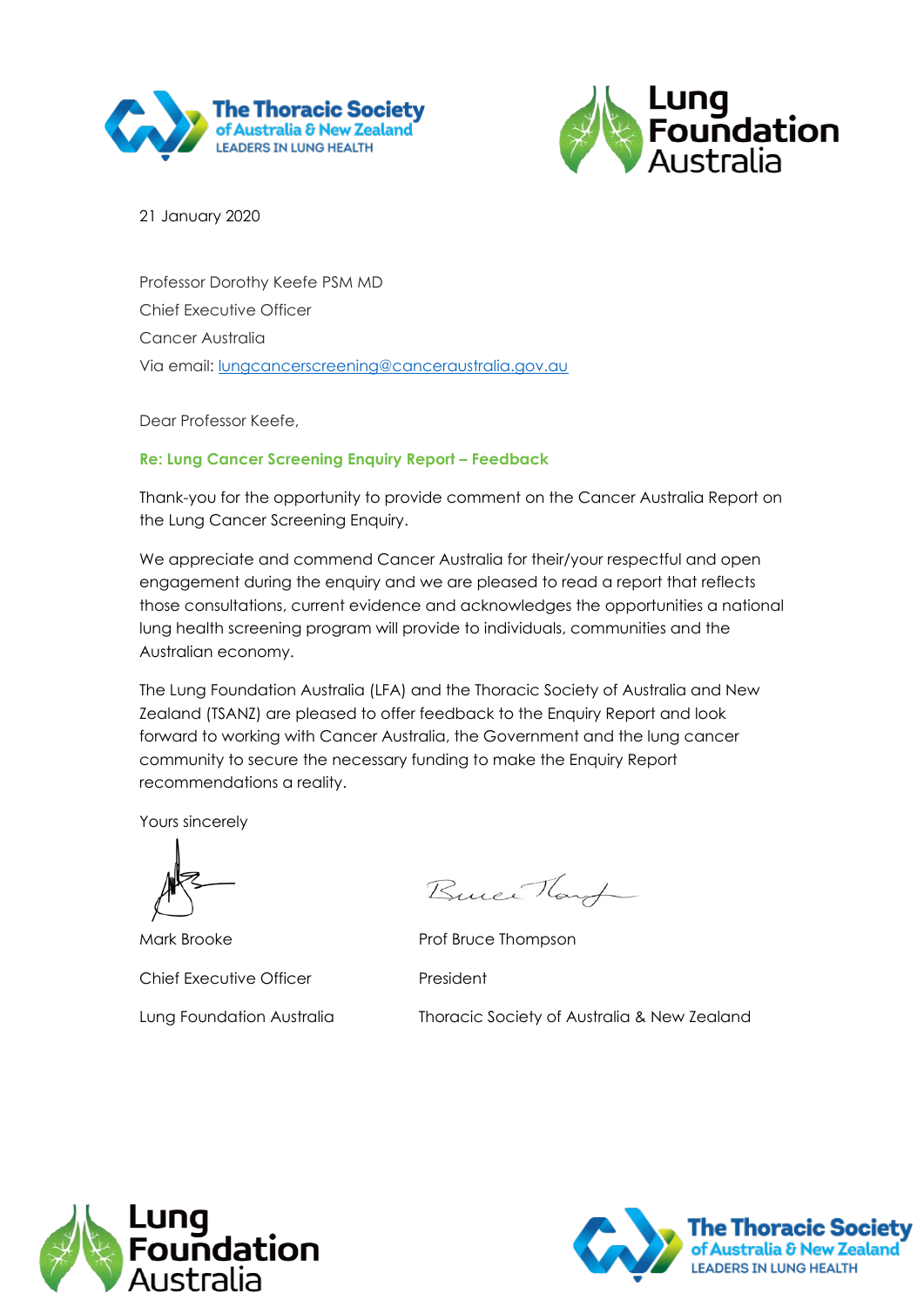# **Lung Cancer Screening Enquiry Report Feedback**

### About Lung Foundation Australia (LFA)

Lung Foundation Australia is Australia's only national for-purpose organisation working to strengthen the lung health of all Australians and supporting those experiencing a lung disease and lung cancer. We are Australia's oldest and most trusted lung cancer organisation. We fund life-changing research and deliver support services that give hope to people living with lung disease or lung cancer.

Since 1990, we have been working to ensure lung health is a priority for all; promoting good lung health and early diagnosis of disease, advocating for policy change and research investment, raising awareness about the symptoms and prevalence of lung disease, and championing equitable access to treatment and care. Lung Foundation is the only national service with a dedicated 1800 Help Line for Patients with lung cancer and their carers.

Lung Foundation represents the collective views of our members and supporters; people living with lung disease and people caring for or treating people experiencing lung disease and lung cancer.

#### About the Thoracic Society of Australia and New Zealand (TSANZ)

The Thoracic Society of Australia and New Zealand (TSANZ) is the only peak body in Australia that represents all health professionals working in all fields of respiratory health. The Society's mission is to lead, support and enable all health workers and researchers who aim to prevent, cure and relieve disability caused by lung disease.

TSANZ has a membership base of approximately 1800 individual members from a wide range of health and research disciplines. TSANZ is a leading provider of evidence-based guidelines for the treatment of respiratory disease in Australia and New Zealand, undertakes a large amount of professional education and training, is responsible for significant research administration, and coordinates an accredited respiratory laboratory program.

#### About our Response

Our collective comments on the proposed national targeted screening program are below.

As you can appreciate TSANZ and LFA represent different but closely aligned constituencies. As such our comments whilst complimentary, may focus on different perspectives and may in some cases differ. Any differences do not affect our collective commitment to a national targeted lung cancer screening program.

We considered the published evidence base and actively sought feedback from our members and supporters, including medical specialists and lung cancer patients.

Lung Foundation Australia and the Thoracic Society of Australia and New Zealand are pleased to endorse your recommend program subject to comments below.



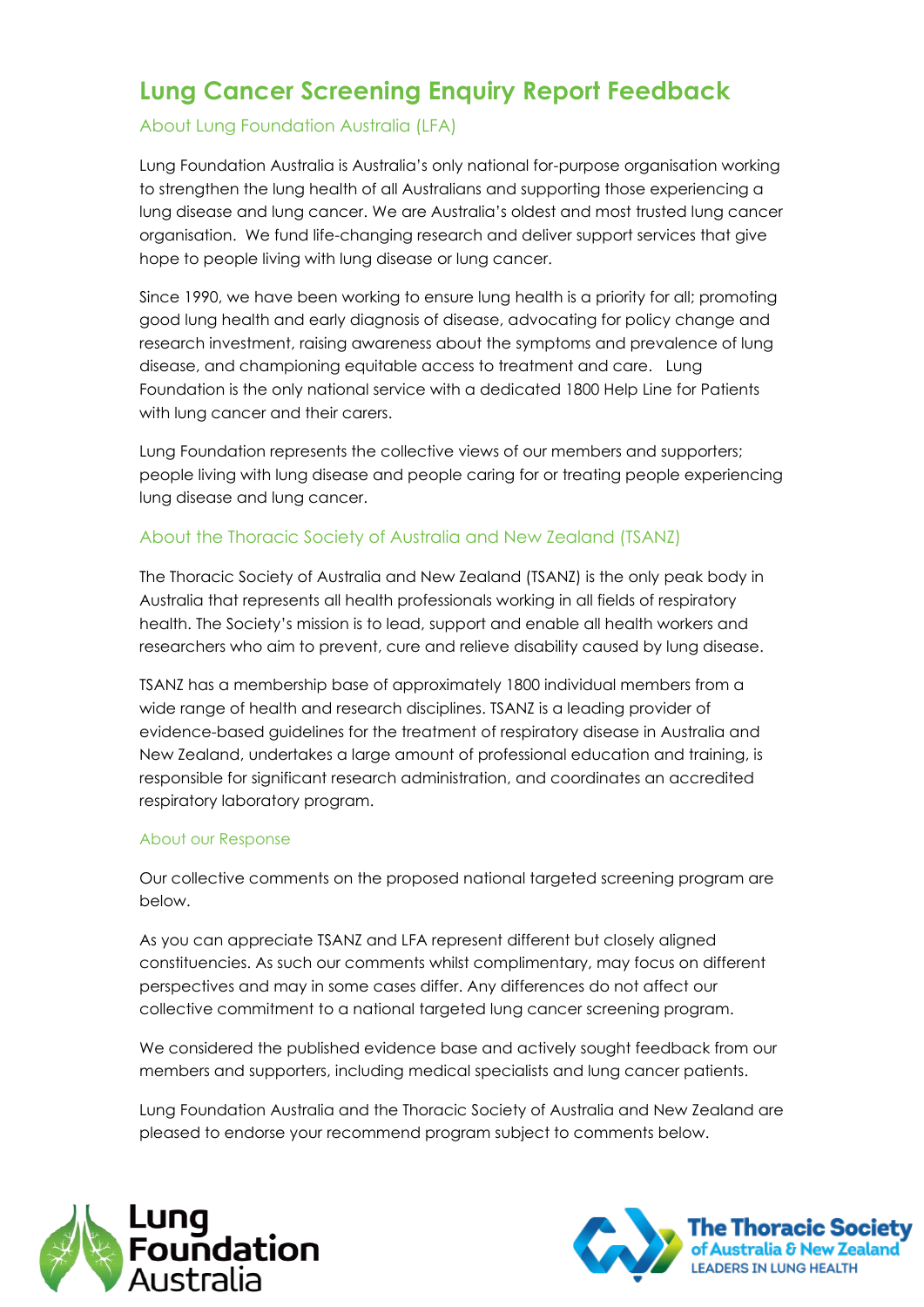# **Chapter 2 Context**

LFA and TSANZ generally agree with the context as presented. We particularly note the disparities for Aboriginal and Torres Strait Islander people and those residing in rural and remote communities and low socio-economic communities.

However, this chapter does not acknowledge the pervasive stigma faced by current and former smokers and lung cancer patients and their families and the associated impact on access to diagnostics, care and much needed psychosocial support.

People living with lung cancer experience stigma, including from their communities, health providers, employers and even themselves. One study suggests that approximately 30 per cent of people living with lung cancer blame themselves for their diagnosis. Smoking is viewed as the main contributing factor for lung cancer and as a result, current and former smokers and non-smokers alike who have lung cancer often feel blamed for their illness.

This judgment negatively impacts the perceived worthiness the broader community have of lung cancer patients accessing medical services, and diminishes patient claims to basic human rights, dignity of care and empathy. A national consumer survey conducted by Lung Foundation Australia in 2017 found over a third of Australians believe people living with lung cancer 'only have themselves to blame1. Health professional attitudes were just as negative as those of patients, caregivers and the general public.

# **Chapter 5 Guiding principles**

#### LFA comment:

We support the fundamental principles which inform the core policy elements of the program, in particular:

- *Accessibility* ensuring a broad range of referral methods: self/facilitated/organised and opportunistic, promote strong participation,
- *Person-centred* an individualised approach to care, including tailored smoking cessation services will support participation and deliver health benefits,
- *Evidence based* a target population of current and former smokers aged between 55-74 in the general population, and Aboriginal and Torres Strait Islander people aged 50 to 74 years, will capture most Australians at high risk of lung cancer,
- *Best practice* the use of low-dose computed tomography at two yearly intervals with specialist respiratory health practitioner,
- *Research and data driven* the results of screening tests will be held at a screening register.

<sup>1</sup> **PWC.** *Making Lung Cancer a Fair Fight: A Blueprint for Reform.* 2018



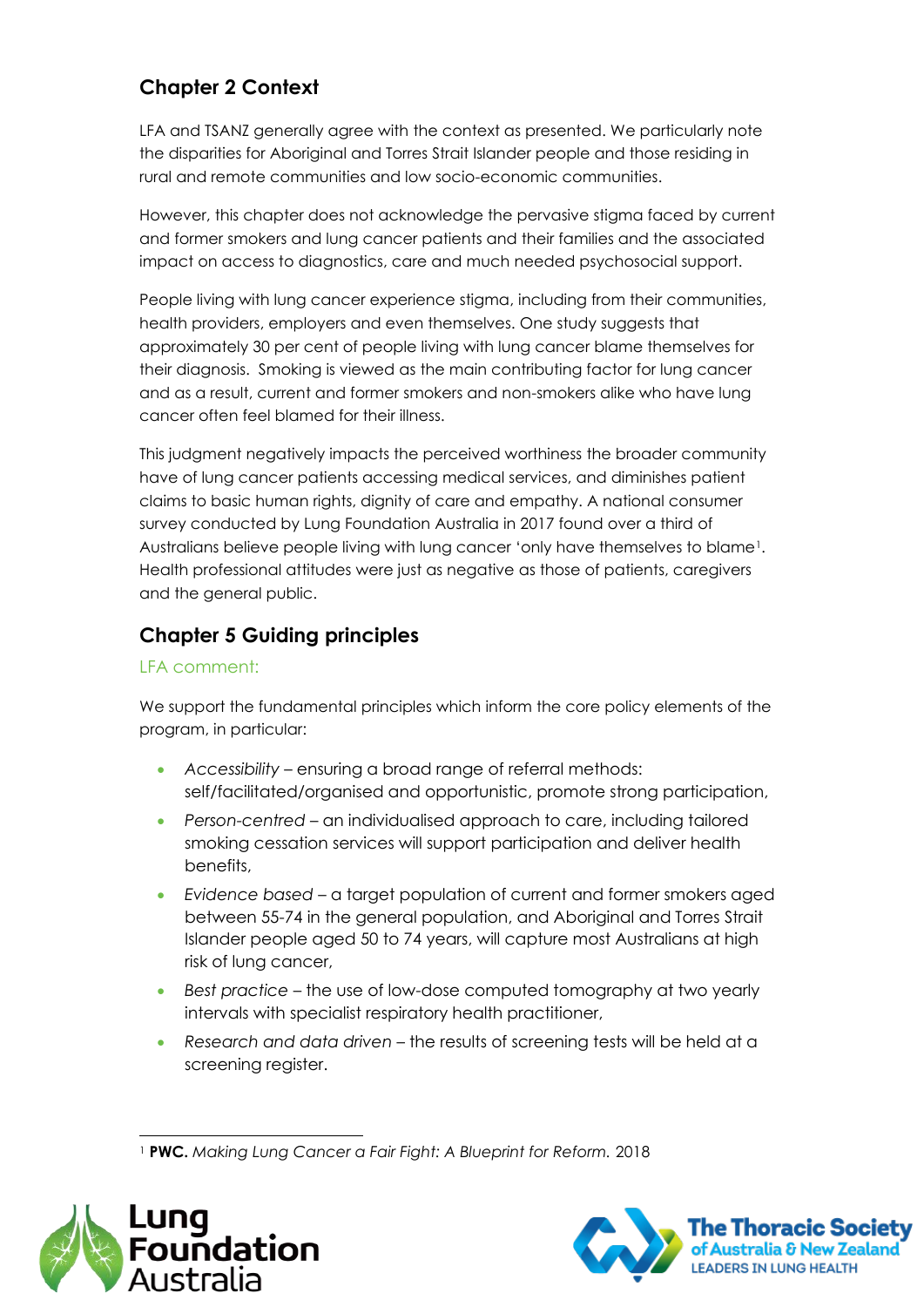LFA recommends the addition of 'respect' as a guiding principle, or at a minimum referencing 'respectful' delivery of services and support within the person-centred principle. This would acknowledge that patients with lung cancer, particularly those who are current or former tobacco users, experience stigma, and that stigma has no place in health service delivery. All patients, regardless of cause of illness must be are supported and cared for without judgement and afforded human dignity at all steps in the screening process.

We believe explicitly acknowledging and incorporating respect in the guiding principles is a step towards addressing the patient and health professional nihilism commonly associated with lung cancer.

# **Chapter 5.2 Screening and assessment pathway**

### LFA and TSANZ comment:

We appreciate and support this depiction of the screening and assessment pathway subject to our comments on individual elements of the program below. However, the definition of ''low", "moderate", "high" risk is not immediately clear.

It would be helpful to footnote that these categories/qualifiers are based on PanCan and Lung-RADS protocols as defined later in the Enquiry Report.

# **Chapter 5.3 Participant recruitment**

#### LFA and TSANZ comment:

We support the four modes of participation for new program participants.

#### LFA comment:

We acknowledge that the recommendations generally, but particularly participant recruitment, include considerable investment in community promotion and communication of the new screening program.

A successful program will depend on strong engagement and participation. Our patients, carers and family members possess a unique understanding of the barriers and motivations people at high risk of lung cancer face when accessing or considering accessing public health programs and services.

These perspectives, and approaches, have been, and will continue to be highly influential in creating successful promotion and participation campaigns. We strongly encourage the Government to work with and through Lung Foundation Australia when developing promotion and communication materials.

Health promotion communication campaigns must be co-designed with the targeted populations. We acknowledge that Cancer Australia has respectfully engaged with first nations and Culturally and Linguistically Diverse (CALD) communities when developing their Enquiry Report and developed a program which seeks to address the health gap experienced by first-nations Australians.



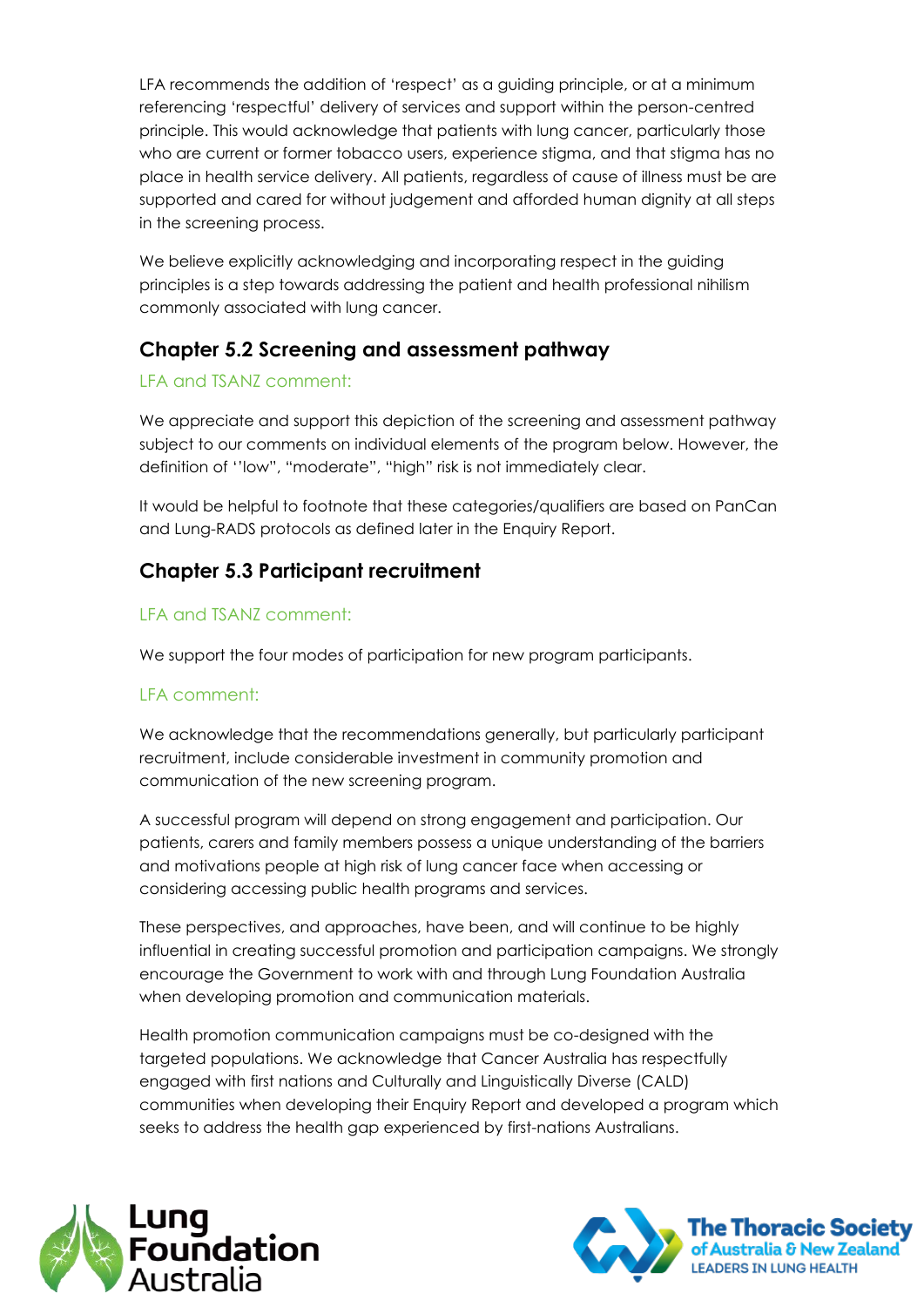We encourage the Government to continue to support Cancer Australia and community groups such as Lung Foundation Australia to co-design communication campaigns with impacted communities. We highlight the need for communication in multiple languages and styles to meet the needs of a varied targeted audience.

Noting that three of the four entry routes, involve decision making and communication by health practitioners, we strongly recommend a support/awareness/training package be delivered to HP's to facilitate an understanding of the barriers patients face when offered access to screening services and develop strategies to combat those barriers.

### **Chapter 5.4 Eligible population**

### LFA comment:

The lung cancer community have positive views on the Enquiry Report and proposed program, as many view the proposed program as a necessary, and long-overdue step towards providing equitable access to health services for lung cancer patients.

However, many lung cancer patients acknowledge that the focus on current and former smokers, while proven to be effective in targeted trials, has the potential to reinforce stigma and also exclude Australians who have never smoked but are at high risk of lung cancer.

This "excluded" group would include people exposed to occupational and environmental hazards and those possessing genetic or familiar characteristics that heighten their risk of lung cancer. We strongly encourage Cancer Australia and all participating Governments to consider the potential expansion of the program to other at-risk groups, based on scientific evidence, and to fund research to address research gaps in this expanded population.

We strongly recommend that all resources communicating the benefits of screening are made in multiple languages to support Culturally and Linguistically Diverse Australians. And We strongly recommend the use of gender-neutral language in all communications.

#### TSANZ comment:

TSANZ also notes that the report from the Lung Cancer Screening Enquiry has a major omission; there is not sufficient recognition of other risk factors for lung cancer, including the 27 agents listed by the IARC. Given that the carcinogens listed by the IARC account for 15-20% of lung cancer cases worldwide, there is a need for a greater focus on these risk factors.

# **Chapter 5.5 Informed consent**

#### LFA comment:

Informed consent must be properly supported and obtained from all participants at all relevant points in the program. We believe that each individual participating in the program has a right to consent to all or part of the program and still receive care. We



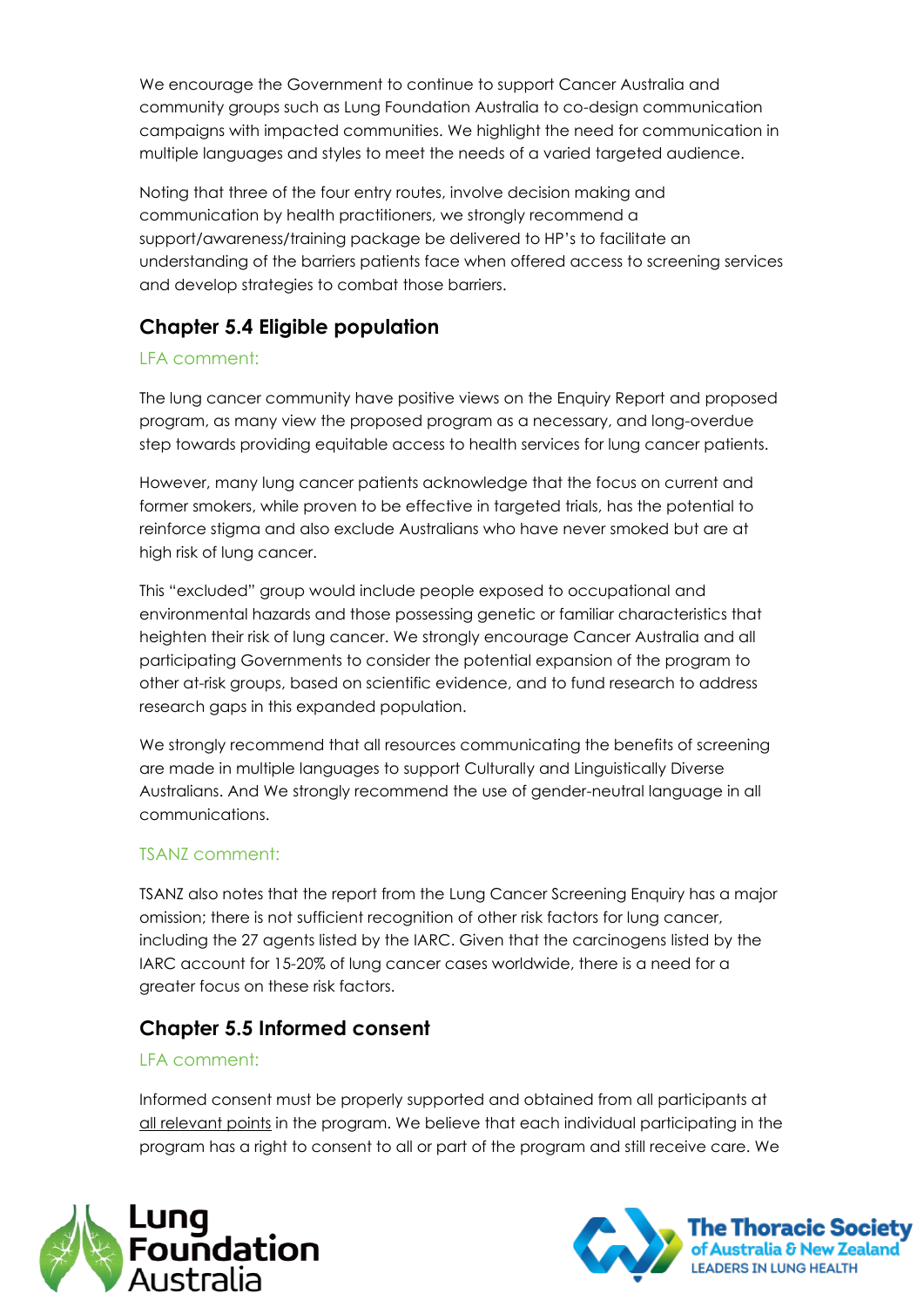also believe that each participant can choose to withdraw from the program at any point and still receive appropriate care. We support Cancer Australia's comments in this regard.

Accurate, accessible and patient-focussed information is necessary for informed consent. Lung Foundation Australia welcome participation in development of patient-focussed information.

As outlined above, therapeutic nihilism is a major barrier to equitable access to health care. We strongly encourage Cancer Australia to ensure materials and processes that support and implement informed consent address the impacts of perceived and real biases towards smoking related illnesses and lung cancer in particular. This will include, as noted above, tailored training for health professionals to understand and address the impact of stigma on health offerings and choices.

# **Chapter 5.6 Smoking cessation**

LFA and TSANZ comment:

This is a key and important feature of program, and a more comprehensive description and approach is needed, beyond linking patients with Quitline.

During screening visits there is an opportunity to provide brief advice to participants and engage in "teachable moments".

Brief advice promotes cessation and connects people who smoke with evidencebased tobacco dependence treatment; this includes multi-session behavioural intervention through Quitline and smoking cessation pharmacotherapy, as clinically appropriate.

The physician or other health practitioner is uniquely placed to be able to deliver brief advice on smoking cessation during screening visits. This advice must be appropriately supported after the initial session.

# **Chapter 5.7 Low Dose Computed Tomography (LDCT)**

#### LFA and TSANZ comment:

We support LDCT as the best-practice method to conduct screening.

However, we note the proposed two-year interval. The NELSON screening occurred at baseline, year 1, year 3, year 5.5. The NLST screening trial involved 3 annual CTs. We would appreciate further advice on the recommendation to perform screening at baseline and thereafter every 2 years.

We strongly support the recommendation to deliver mobile screening vans to each Australian state and the Northern Territory and encourage the government to ensure these mobile screening units are delivered through a competitive tender process and implementation reaches all target populations to ensure equity.

It is critical that services are embedded within existing health and hospital systems.



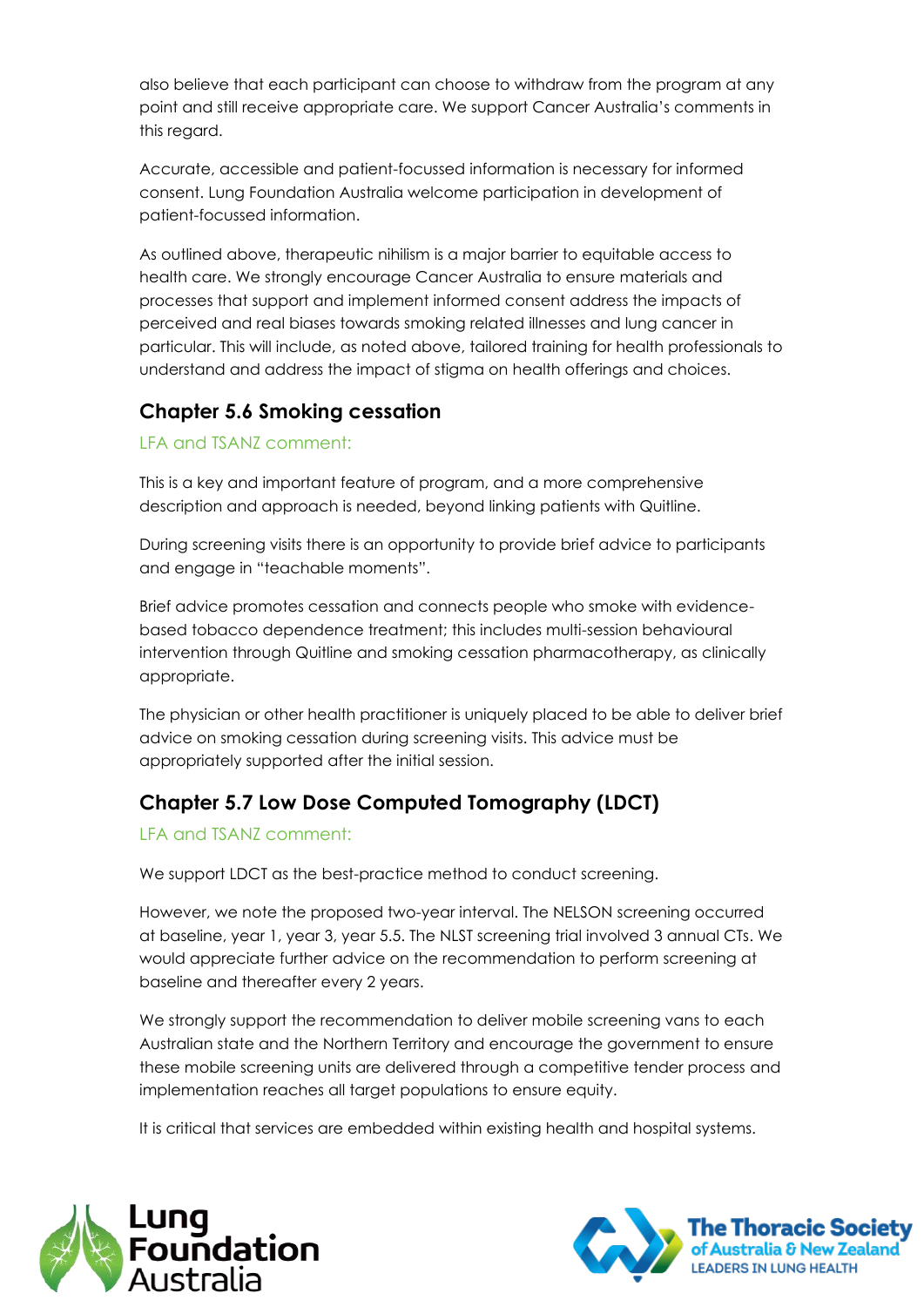Lung Foundation Australia also recommends that the services be promoted as **lung health checks** rather than lung cancer screening, acknowledging the importance of overcoming patients mistaken belief that they only have themselves to blame for their diagnosis of lung cancer.

Noting the discussion on AI and CAD, we encourage governments to consider regional cities for virtual diagnostic and assessment hubs, to enhance local services and build regional capacity.

### **Chapter 5.8 Clinical assessment and management**

#### TSANZ comment:

We appreciate that management beyond the screening program is beyond the scope of the program. However, it will be of interest / concern to respiratory professionals as to a feasible and sustainable way to manage increased referrals. In Victorian centres, there is a 40-day period from referral to definitive action of pulmonary lesions. The anticipated rise in workload has potential to impact timeliness of care.

TSANZ notes that there will be an increase in referrals to respiratory physicians and expresses concern and supports calls for specialist lung cancer nurses to address the needs of thousands of Australians. Compared to other cancers, lung cancer nurse numbers are terribly inadequate.

#### LFA comment:

We note that a screening program is likely to increase the numbers of Australians diagnosed with lung cancer and seeking best-practice medical care for their circumstances.

Best-practice medical care for patients diagnosed with lung cancer includes access to, and the support of, a specialist lung cancer nurse. Yet, there are only 12 full-time specialist lung cancer nurses in Australia to meet the care and needs of approximately 13,000 Australians currently diagnosed with lung cancer each year.

Specialist lung cancer nurses, like breast cancer and prostate cancer nurses, are proven to facilitate critical care and support for people diagnosed with lung cancer, by ensuring:

- Timely patient access to treatment and navigation of complex needs by helping patients through avoidable and unavoidable health system delays,
- Increased receipt of anti-cancer therapy principally through holistic assessment practice,
- Decreased inadvertent and avoidable hospital admissions through timely accessibility via phone or in-person support and guidance, and
- Increased health related quality of life in the post-treatment to end of life phase.



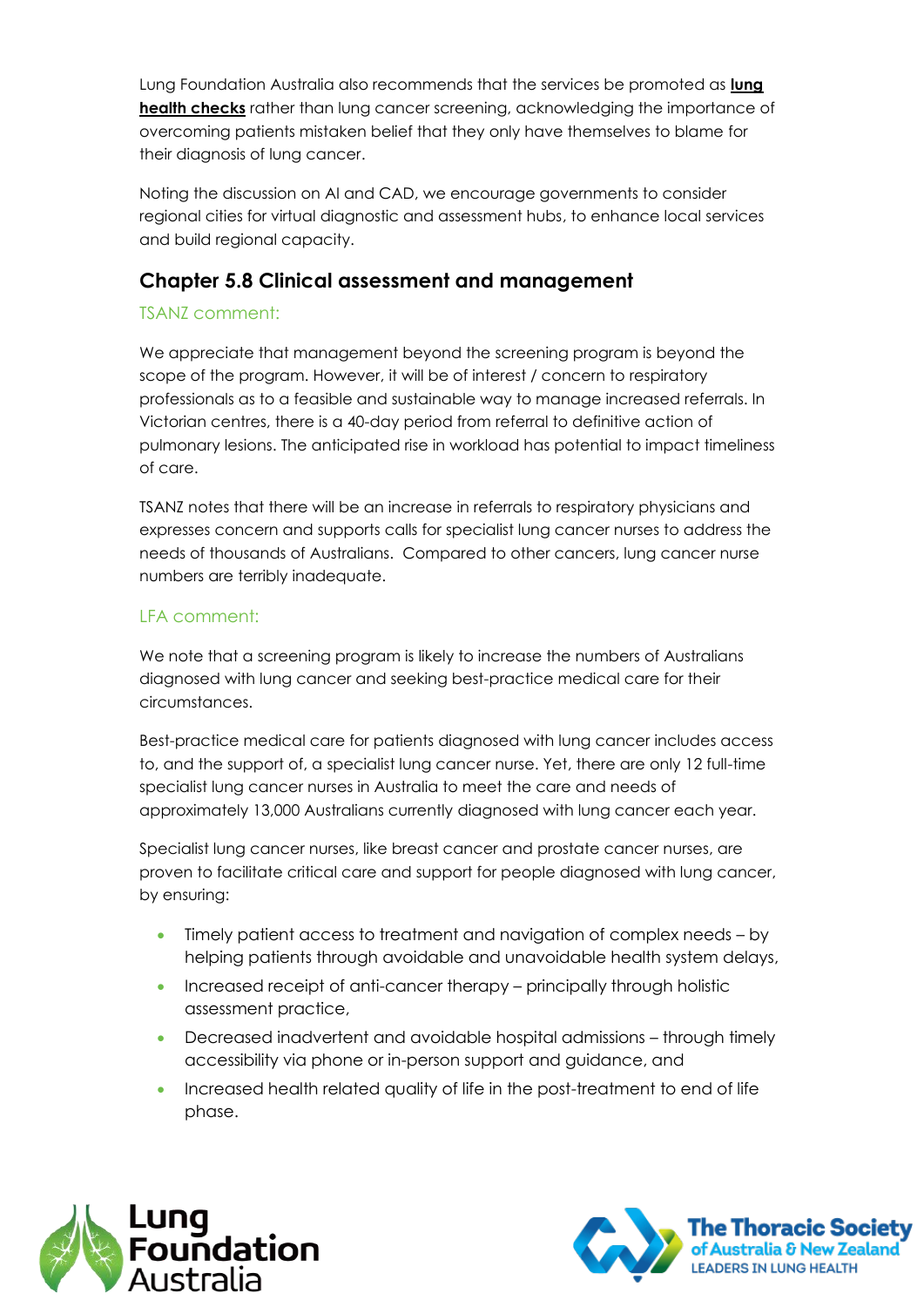We strongly support multi-disciplinary team (MDT) care for lung cancer patients, and investment in the provision of a MDT register to provide information which empowers Australians to access their local MDTs.

For the proposed screening program to prevent over 12,000 lung cancer deaths and gain 30,000 – 50,000 quality adjusted life years over its first 10 years, specialist lung cancer nurses must be incorporated into MDT's to deliver best-practice care and supports after a screening diagnosis.

We strongly recommend that the report acknowledge the fact that presently patients diagnosed with lung cancer, have very limited access to specialist lung cancer nurses to assist them in navigating the complexities of the health system and accessing appropriate psychosocial support. The Report is silent on this critical issue and we recommend that acknowledgment of this existing unmet patient need - which will be exacerbated by an increase in diagnoses via a screening program - be made either in the context of clinical assessment and management, or later in the section on workforce.

We call on Governments to:

- 1. address the demonstrable deficit in specialist lung cancer nurses by adequate funding to achieve equity of best practice care for lung cancer as for Australians diagnosed with breast or prostate cancer.
- 2. allocate resources in the screening program to ensure the efficient delivery of care from lung cancer MDT for all screen detected lung cancer patients across Australia and to avoid inadvertently widening health disparities.

### **Chapter 5.9 Screening register**

#### TSANZ and LFA comment:

We strongly support the establishment and maintenance of national screening register however both LFA and TSANZ believe this recommendation should be enhanced by embedded the screening register within a more comprehensive Clinical Quality Register. Clinical Quality Registry in Australia

TSANZ and LFA notes a need for longitudinal data capture. We recommend the lung cancer screening registry be established as a clinical quality registry (CQR) in accordance with the Australian Commission on Safety and Quality of Health Care (ACSQHC) framework. The current situation of multiple state-based systems of data collection and recording is sub-optimal and inefficient, and a national approach is required.

CQRs use clinical data to identify benchmarks and variation in clinical outcomes and feed-back essential risk-adjusted clinical information, to clinicians, patients, consumers, health service administrators and government to inform clinical practice and health service decision making.

A CQR of individuals undergoing periodic lung cancer screening will be useful to better understand lung cancer detection, development, and prognosis, using



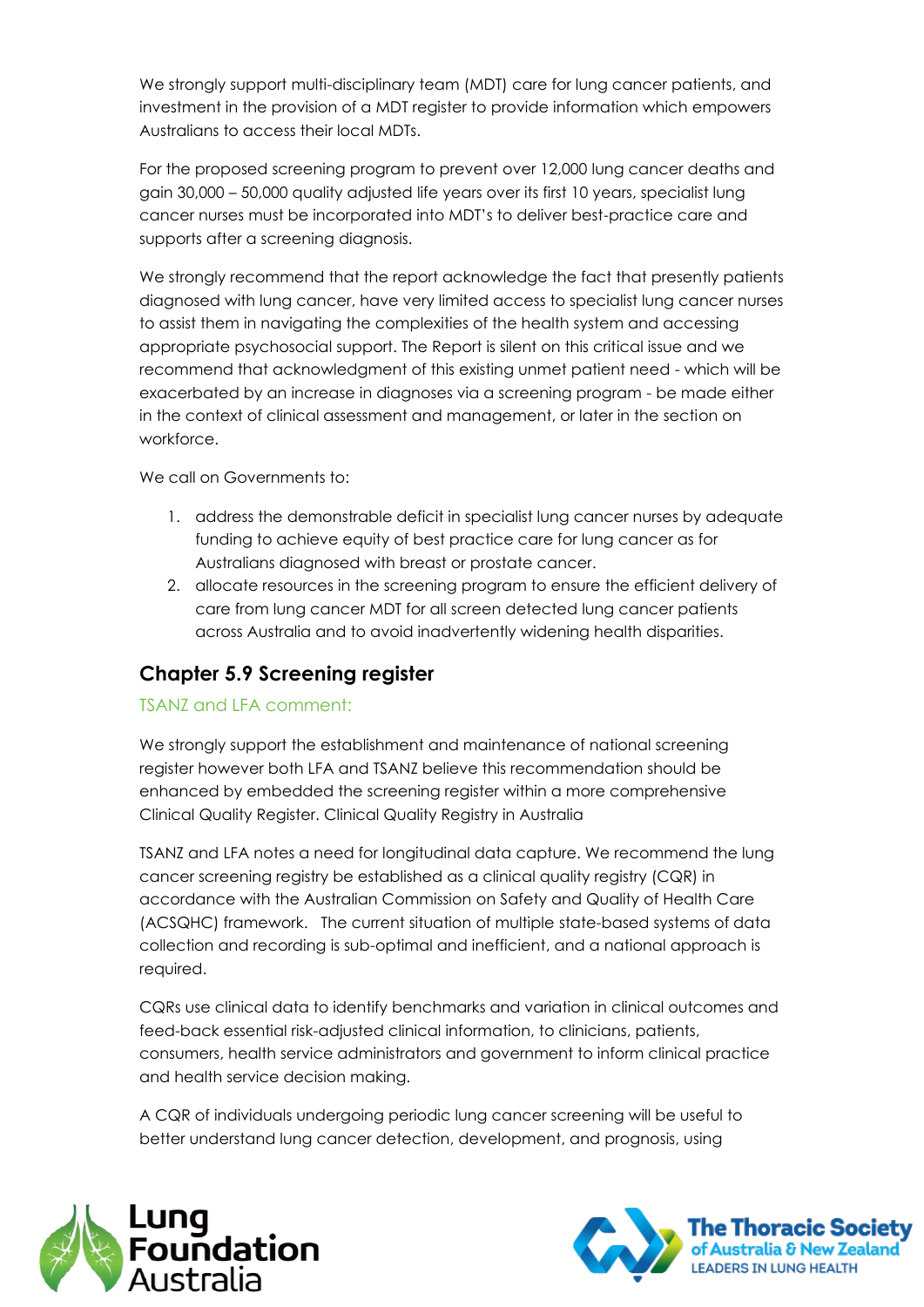practice-based evidence. Furthermore, tracking the uptake and impact of smoking cessation management will offer valuable insight into the application and success of this tool. CQRs provide a foundation for continuous quality improvement including the development of new guidelines and standards of care and the dissemination of relevant information to interested parties. CQRs are also robust data platforms upon which research can be conducted using a well characterised population.

A CQR has the potential to subsequently provide researchers and clinicians with insights on the clinical use, sensitivity, and safety associated with the screening of lung cancer and developing technologies. This database will help researchers and clinicians to better understand the nature of lung cancer detection. It will assist in developing future clinical research projects as well as optimising clinical management strategies for screened individuals while potentially tracking the individual's journey and eventual patient experience for those with lung cancer detected. A CQR has the potential to achieve innovative approaches to care which may reduce variation in practice and achieve better outcomes.

In Australia, a CQR will be able to provide information on:

- The extent to which local screening differs from programmes in Europe and North America, where health care systems differ from those in Australia
- Variation in screening practice around Australia
- Points of differentiation between the detection methods available to clinicians
- Variation in smoking cessation management in jurisdiction and location
- Local referral patterns
- CQRs provide regular reports, information, and education for all stakeholders which improves care and patient outcomes.

# **Chapter 6 Workforce**

#### TSANZ and LFA comment:

We disagree with the assessment that "overall, demand generate by the Program on the key members of the clinical workforce can be met by the existing workforce in Australia. We seek to understand your reasoning for this statement further in an effort to resolve any potential challenges prior to implementation of the program.

# **Chapter 6.1 Key Workforce Groups**

The Health Workforce Roles 'Primary Roles within Pathway' at Figure 6.1 omits any reference at all to health practitioners who will provide psychosocial services to patients and their carers during screening, assessment and management.

The psychosocial burden of lung cancer is significantly greater than other cancers including multiple myeloma, kidney, thyroid, prostate, leukaemia, and breast<sup>2</sup>. This is

<sup>2</sup> **PWC.** *Making Lung Cancer a Fair Fight: A Blueprint for Reform.* 2018. And also: Joshy, Grace, et al. "Disability, Psychological Distress and Quality of Life in Relation to Cancer Diagnosis and Cancer Type: Population-Based



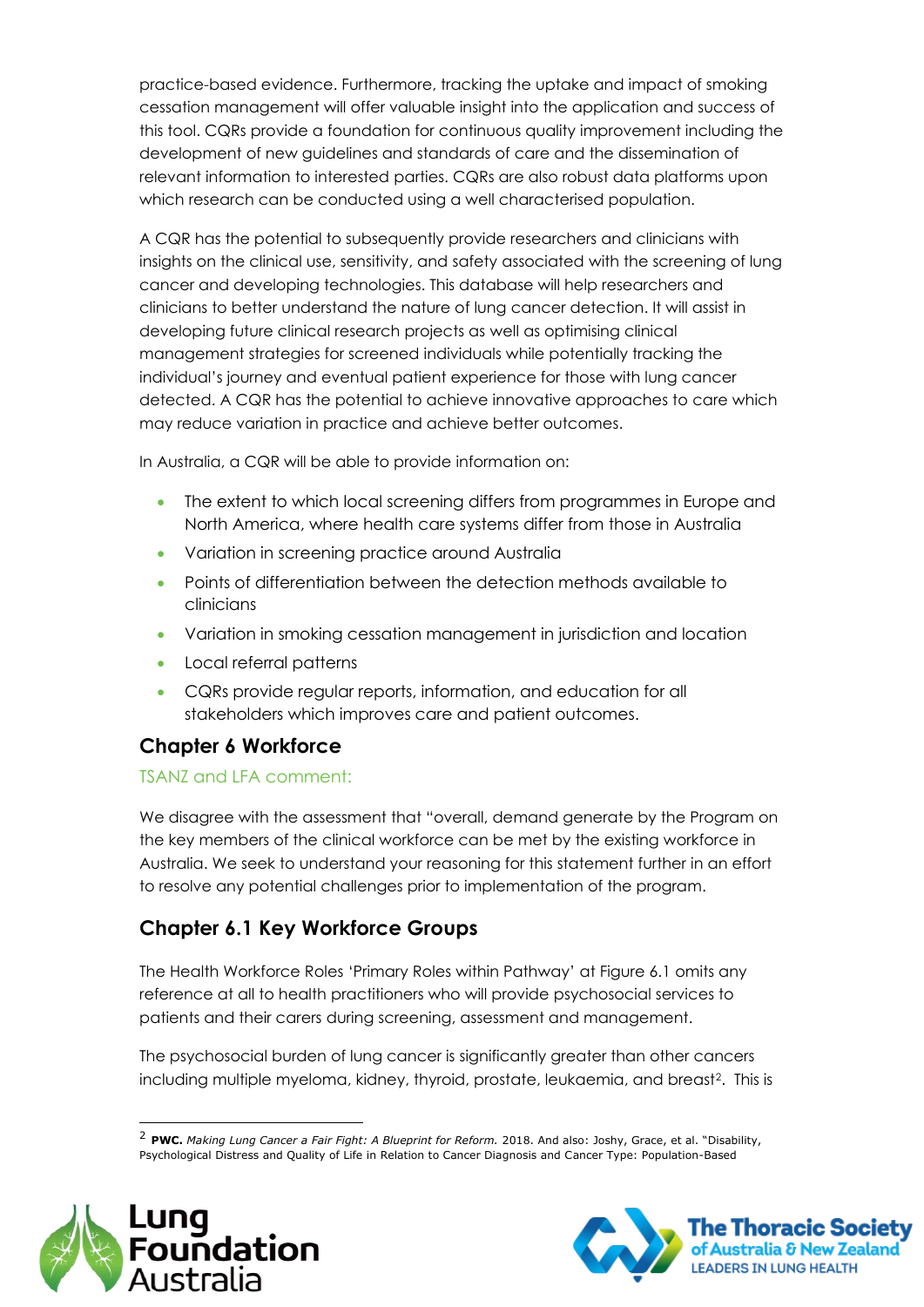due to the stigma associated with lung cancer, generally late-stage diagnosis, lack of appropriate medical support and co-ordination during treatment, and low survivability rates. The prevalence of anxiety and depression in people living with lung cancer is relatively high when compared with other major cancers.

We strongly recommend that participants be able to access appropriate mental health support at the screening, assessment and management stages.

All people presenting for lung health screening should be screened for psychosocial support needs and if appropriate, referred to psychosocial support services as early as practicable in their treatment journey, guided by the stepped-care model. Those with more severe needs should be referred to psychosocial support from professionals with experience in an oncology setting.

The *Optimal care pathway for people with lung cancer,* a Cancer Council, Cancer Australia guideline provides an excellent model for addressing psychosocial issues which may arise with early detection and diagnosis.

We strongly recommend that Cancer Australia recognise and identify appropriate roles, that will support the psychosocial needs of patients, carers and family members. We also strongly recommend that Cancer Australia consider and make provision for the potential need for referral to palliative care services for patients identified with late-stage disease through the screening process.

We recommend that specialist medical colleges and professional networks (e.g. RACGP) educate their members on lung cancer and the psychological impacts on patients and families, with a view to reducing stigma and increasing support and patient access to mental health care plans and psychology services. As mentioned above, this should be considered as appropriate at every step of the diagnostic and treatment journey.

We recommend that the pilot screening projects embed and deliver psychosocial support including telehealth options for people living with lung cancer, especially those living in regional and remote areas.

#### **Implementation**

#### TSANZ and LFA comment:

Any early screening program for Lung Cancer is most welcome and should result in earlier detection of lung cancer, therefore lowering lung cancer mortality over the next 10 years (given the five-year implementation plan).

We strongly encourage Federal, State and Territory Governments to implement Phase 1 of the recommended program this year.

Australian Study of 22,505 Cancer Survivors and 244,000 People without Cancer." *BMC Medicine*, vol. 18, no. 1, 2020, p. 372.